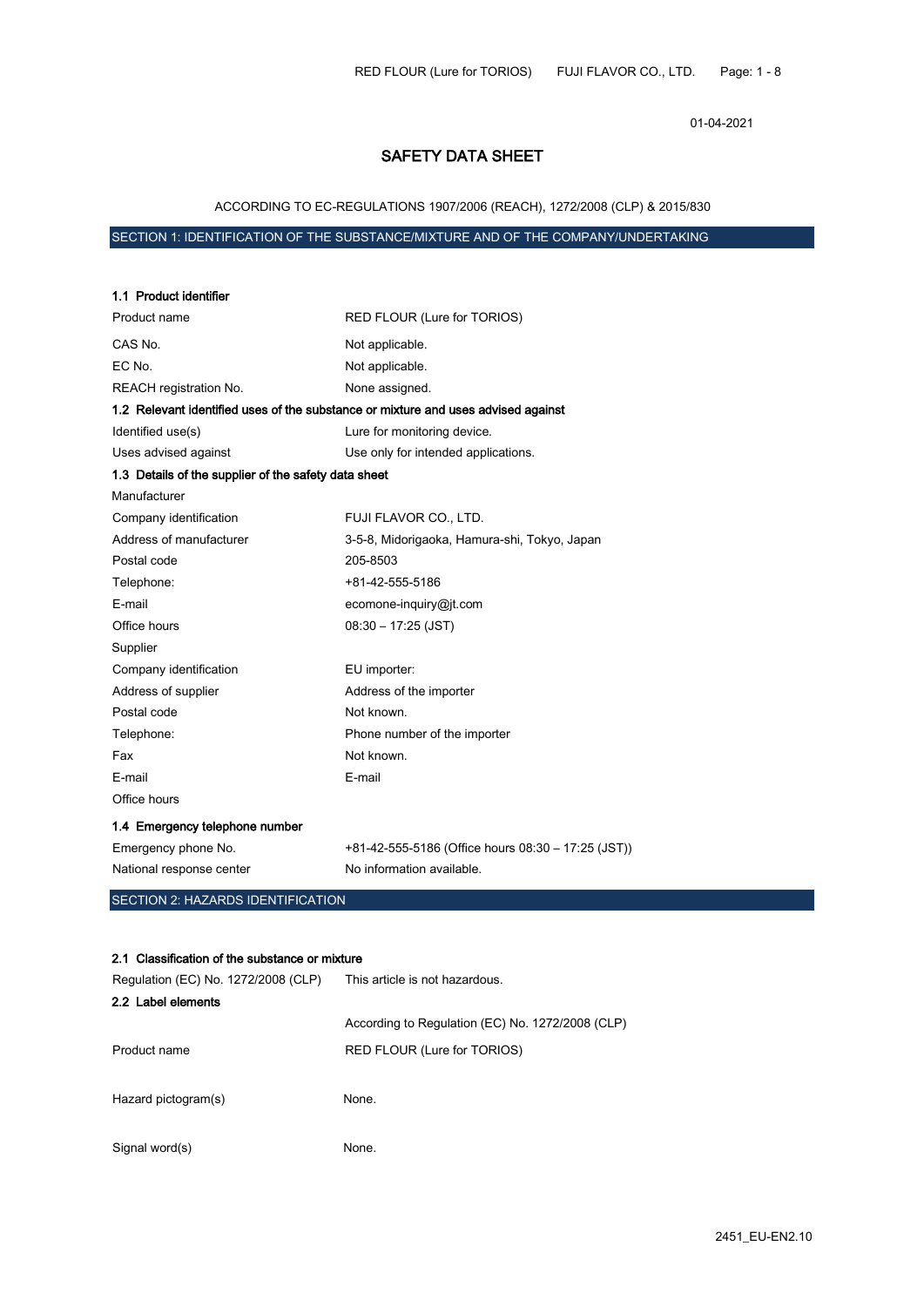| Hazard statement(s)                             | None.                                           |
|-------------------------------------------------|-------------------------------------------------|
| Precautionary statement(s)<br>2.3 Other hazards | None.                                           |
|                                                 | A PBT/vPvB assessment has not been carried out. |
| 2.4 Additional information                      | Endocrine disrupting properties : Not known.    |
|                                                 | None.                                           |

## SECTION 3: COMPOSITION/INFORMATION ON INGREDIENTS

### 3.1 Substances

Not applicable.

# 3.2 Mixtures

| <b>HAZARDOUS</b>         | CAS No.     | EC No. / REACH           | %W/W      | Hazard Statement(s) | Hazard       |
|--------------------------|-------------|--------------------------|-----------|---------------------|--------------|
| INGREDIENT(S)            |             | Registration No.         |           |                     | Pictogram(s) |
| Disc*                    | 25822-09-7  | ٠                        | 60-65     | Not classified      | None         |
|                          | etc.        |                          |           |                     |              |
| Polyethylene film *      | 9002-88-4   | 618-339-3                | $20 - 25$ | Not classified      | None         |
|                          |             |                          |           |                     |              |
| Paper*                   |             |                          | $10 - 15$ | Not classified      | None         |
|                          |             |                          |           |                     |              |
| (4R)-4,8-Dimethyldecanal | 632340-07-9 | $\overline{\phantom{a}}$ | 2.5       | Not classified.     | None         |
| $\star$                  |             |                          |           |                     |              |

\*: Voluntary disclosure.

SECTION 4: FIRST AID MEASURES

## 4.1 Description of first aid measures

| 4.2 Most important symptoms and effects, both acute and delayed |                                                                                      |
|-----------------------------------------------------------------|--------------------------------------------------------------------------------------|
|                                                                 | equipment, avoid direct contact.                                                     |
| Advice for first aider                                          | Ensure first aiders are trained for rescue. Wear appropriate personal protective     |
|                                                                 | person. Do not induce vomiting. Get medical advice/attention if you feel unwell.     |
| Ingestion                                                       | Wash out mouth with water. Never give anything by mouth to an unconscious            |
|                                                                 | medical advice/attention.                                                            |
|                                                                 | lenses, if present and easy to do. Continue rinsing. If eye irritation persists: Get |
| Eye contact                                                     | IF IN EYES: Rinse cautiously with water for several minutes. Remove contact          |
|                                                                 | medical advice/attention. Wash contaminated clothing before reuse.                   |
| Skin contact                                                    | Gently wash with plenty of soap and water. If skin irritation or rash occurs: Get    |
|                                                                 | comfortable for breathing. Call a POISON CENTER/doctor if you feel unwell.           |
| Inhalation                                                      | If breathing is difficult, remove victim to fresh air and keep at rest in a position |

No information available.

## 4.3 Indication of any immediate medical attention and special treatment needed

Treat symptomatically. Call a POISON CENTER/doctor, if swallowed or if inhaled in large quantities.

## SECTION 5: FIREFIGHTING MEASURES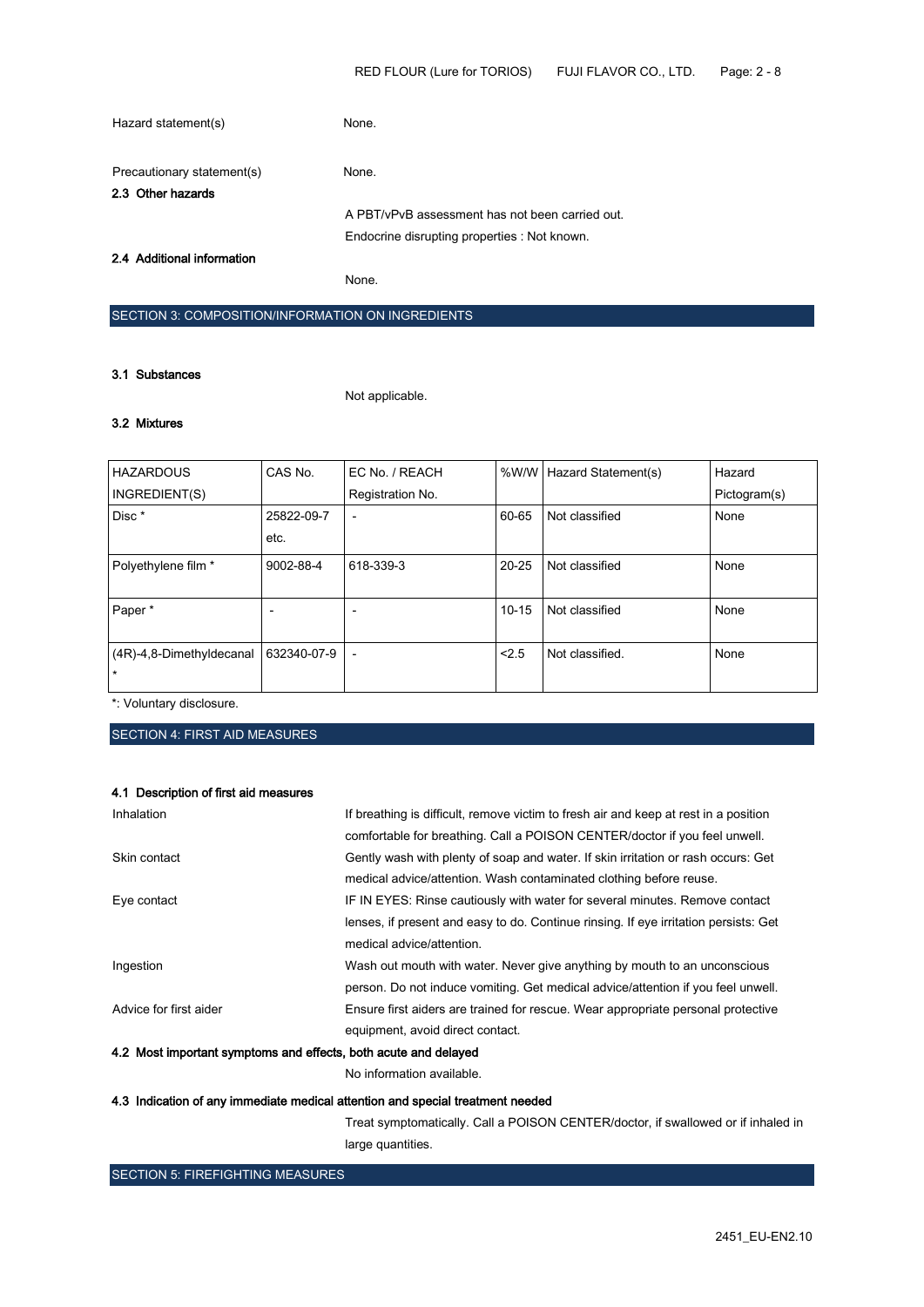## 5.1 Extinguishing media

| Suitable extinguishing media                              | Extinguish with waterspray, dry chemical or alcohol foam. Carbon dioxide               |
|-----------------------------------------------------------|----------------------------------------------------------------------------------------|
| Unsuitable extinguishing media                            | No information available.                                                              |
| 5.2 Special hazards arising from the substance or mixture |                                                                                        |
|                                                           | Fire/Explosion risk: Low hazard                                                        |
|                                                           | Combustible. Decomposition products may include toxic gas.                             |
| 5.3 Advice for firefighters                               |                                                                                        |
|                                                           | Shut off source of leak if safe to do so. Portable containers should be moved if       |
|                                                           | possible and without risk. Cool containers exposed to flames with water until well     |
|                                                           | after the fire is out. Keep containers cool by spraying with water if exposed to fire. |
|                                                           | Treat using the best available techniques before discharge into drains or the aquatic  |
|                                                           | environment. Use appropriate containment to avoid environmental contamination.         |
|                                                           | Keep upwind.                                                                           |
|                                                           | Fire fighters should wear complete protective clothing including self-contained        |
|                                                           | breathing apparatus. Wear appropriate personal protective equipment, avoid direct      |
|                                                           | contact.                                                                               |
|                                                           |                                                                                        |

### SECTION 6: ACCIDENTAL RELEASE MEASURES

### 6.1 Personal precautions, protective equipment and emergency procedures Provide adequate ventilation. Wear protective clothing as per section 8. Avoid

|                                                          | The ride adoquate voluntility. Would protective clothing as por sociion of Avoia  |
|----------------------------------------------------------|-----------------------------------------------------------------------------------|
|                                                          | inhalation and contact with eyes or skin.                                         |
|                                                          | Large spillages: Ventilate area. Enter closed rooms only if they are sufficiently |
|                                                          | ventilated.                                                                       |
| 6.2 Environmental precautions                            |                                                                                   |
|                                                          | Avoid release to the environment. Do not allow to enter drains, sewers or         |
|                                                          | watercourses.                                                                     |
| 6.3 Methods and material for containment and cleaning up |                                                                                   |
|                                                          | Collect spillage. Collect as much as possible in clean container for reuse or     |
|                                                          | disposal. Avoid contact with heat and ignition sources.                           |
| 6.4 Reference to other sections                          |                                                                                   |
|                                                          | See also section 8, 13.                                                           |

### SECTION 7: HANDLING AND STORAGE

#### 7.1 Precautions for safe handling

Wear appropriate personal protective equipment, avoid direct contact. Provide adequate ventilation. Do not handle until all safety precautions have been read and understood. Avoid inhalation and contact with eyes or skin. Use only in wellventilated areas. Do not taste or swallow. Avoid contact with heat and ignition sources and oxidizers. Do not tear the transparent film of the lure. Wash hands and exposed skin thoroughly after handling. When using do not eat, drink or smoke. Remove contaminated clothing.

### 7.2 Conditions for safe storage, including any incompatibilities

Storage measures **Keep away from heat, hot surfaces, sparks**, open flames and other ignition sources. No smoking. Store in a well-ventilated place. Keep container closed when not in use. Keep away from heat, sources of ignition and direct sunlight. Keep only in the original container. Keep away from food, drink and animal feedingstuffs. Keep out of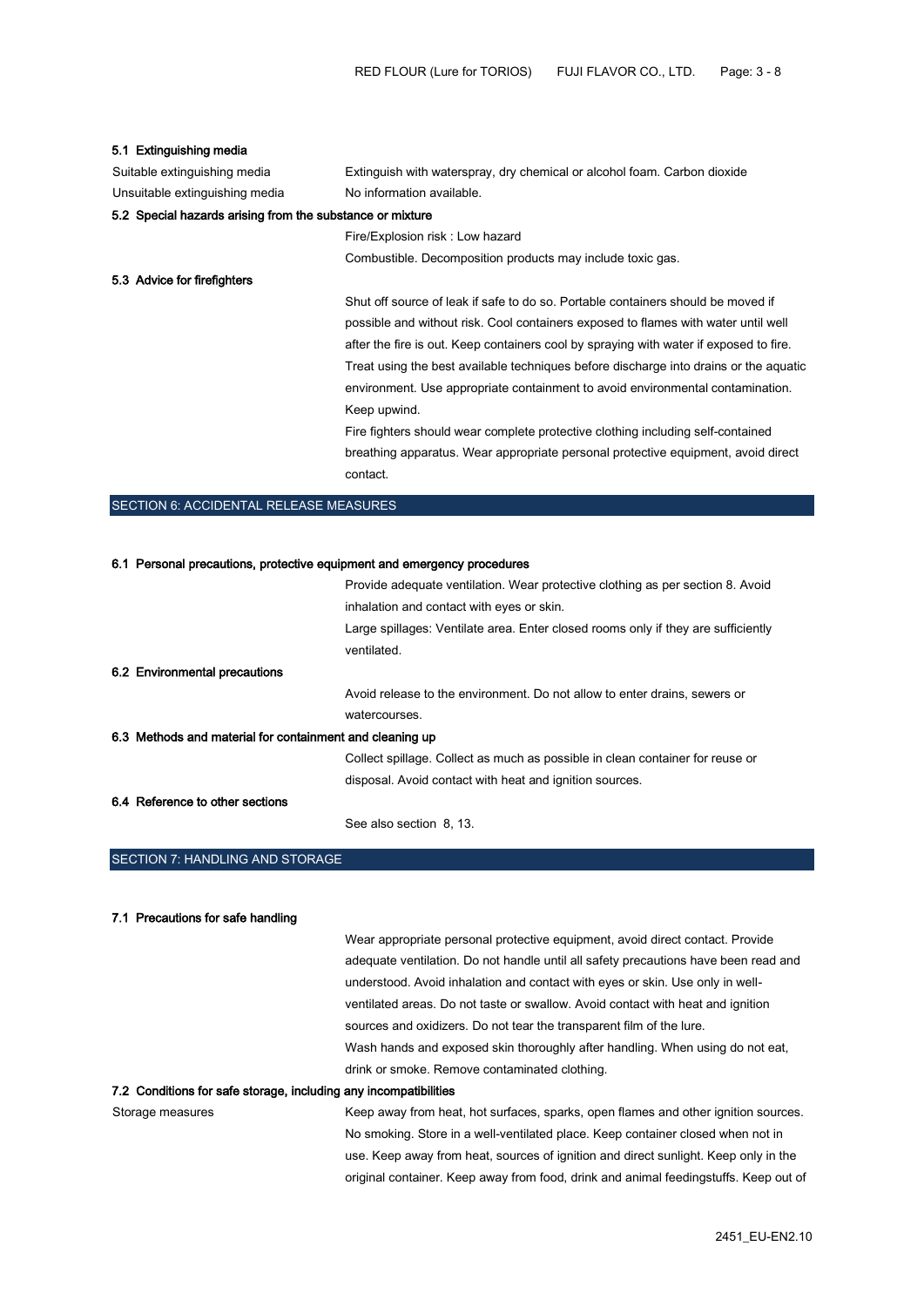|                         | the reach of children.                           |
|-------------------------|--------------------------------------------------|
|                         | Suitable containers: No information available.   |
|                         | Unsuitable containers: No information available. |
| Storage temperature     | Ambient. Do not freeze.                          |
| Storage life            | See packaging box.                               |
| Incompatible materials  | Strong oxidising agents.                         |
| 7.3 Specific end use(s) |                                                  |
|                         | Lure for monitoring device.                      |
|                         |                                                  |

# SECTION 8: EXPOSURE CONTROLS/PERSONAL PROTECTION

## 8.1 Control parameters

| 8.1.1 Occupational exposure limits      |                                      | No Occupational Exposure Limit assigned.                                                                                                                                                                           |  |
|-----------------------------------------|--------------------------------------|--------------------------------------------------------------------------------------------------------------------------------------------------------------------------------------------------------------------|--|
| 8.2 Exposure controls                   |                                      |                                                                                                                                                                                                                    |  |
| 8.2.1. Appropriate engineering controls |                                      | Ensure adequate ventilation.                                                                                                                                                                                       |  |
|                                         | 8.2.2. Personal protection equipment |                                                                                                                                                                                                                    |  |
|                                         | Eye protection                       | Not normally required. Eyewear complying with an approved standard should be<br>worn if a risk assessment indicates eye contact is possible. Wear protective<br>eyewear (goggles, face shield, or safety glasses). |  |
|                                         | Skin protection                      | Wear protective gloves.<br>Appropriate footwear and additional protective clothing complying with an approved<br>standard should be worn if a risk assessment indicates skin contamination is<br>possible.         |  |
|                                         | Respiratory protection               | Normally no personal respiratory protection is necessary. Respiratory protection<br>complying with an approved standard should be worn if a risk assessment indicates<br>inhalation of contaminants is possible.   |  |
|                                         | Thermal hazards                      | None known.                                                                                                                                                                                                        |  |

8.2.3. Environmental exposure controls Do not release large quantities into the surface water or into drains.

## SECTION 9: PHYSICAL AND CHEMICAL PROPERTIES

## 9.1 Information on basic physical and chemical properties

| Appearance                              | Solid.          |
|-----------------------------------------|-----------------|
|                                         | Colour: White.  |
| Odour                                   | Aldehyde odour. |
| Odour threshold                         | Not known.      |
| рH                                      | Not applicable. |
| Melting point/freezing point            | Not known.      |
| Initial boiling point and boiling range | Not applicable. |
| Flash point                             | Not applicable. |
| Flammability (solid, gas)               | Flammable       |
| Upper/lower flammability or explosive   | Not applicable. |
| limits                                  |                 |
| Vapour pressure                         | Not applicable. |
| Vapour density                          | Not applicable. |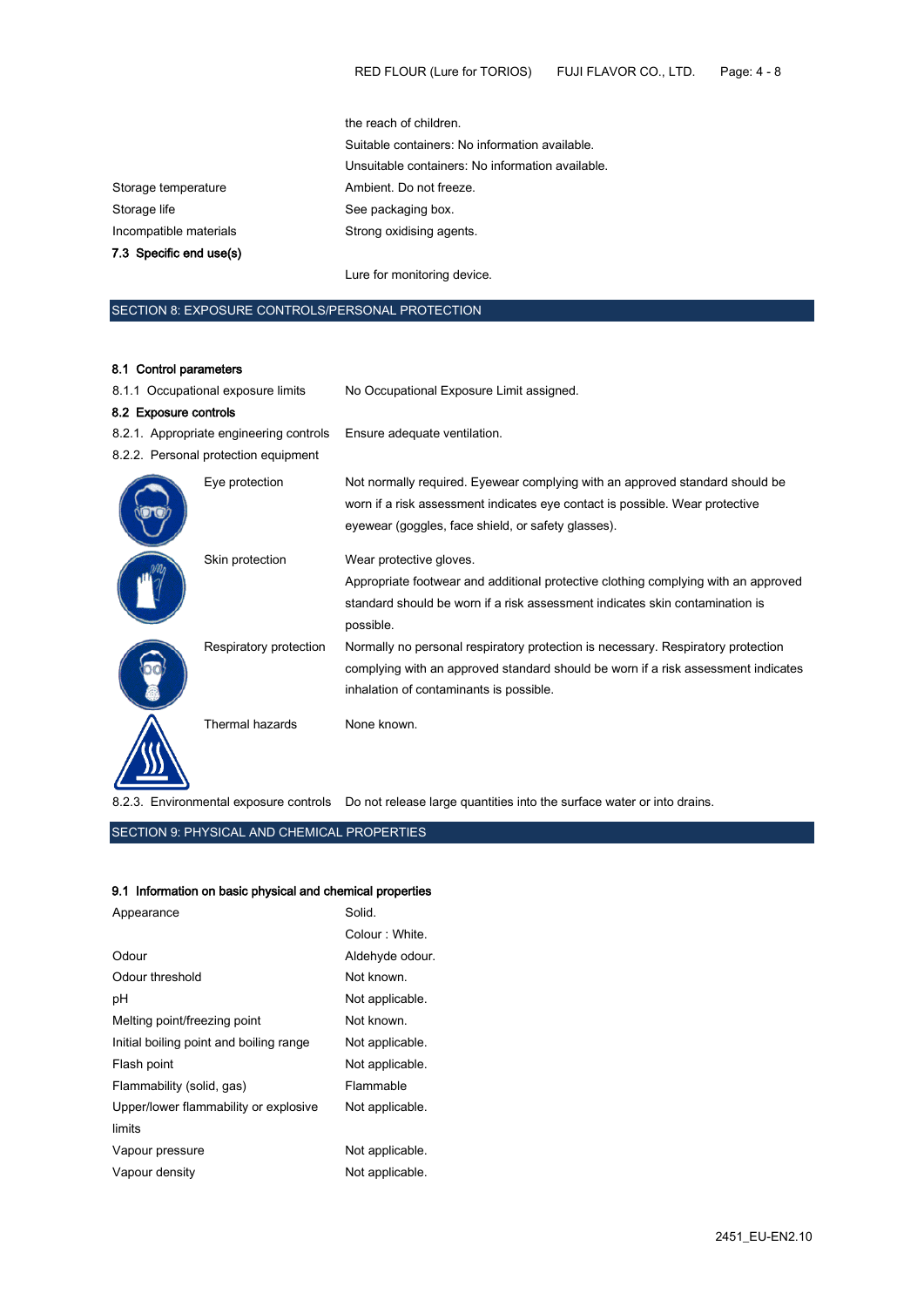| Density (g/ml)                         | Not known.                                                                           |  |
|----------------------------------------|--------------------------------------------------------------------------------------|--|
| Relative density                       | Not known.                                                                           |  |
| Solubility(ies)                        | Solubility (Water): Insoluble in water. (Part of the components: May dissolve out if |  |
|                                        | the lure is immersed in water for a long time.)                                      |  |
|                                        | Solubility (Other): Not known.                                                       |  |
| Partition coefficient: n-octanol/water | Not known.                                                                           |  |
| Auto-ignition temperature              | Not known.                                                                           |  |
| Decomposition temperature (°C)         | Not known.                                                                           |  |
| Viscosity                              | Not applicable.                                                                      |  |
| Particle characteristics               | Not applicable.                                                                      |  |
| <b>Explosive properties</b>            | Not known.                                                                           |  |
| Oxidising properties                   | Not known.                                                                           |  |
| 9.2 Other information                  |                                                                                      |  |

None.

# SECTION 10: STABILITY AND REACTIVITY

| 10.1 Reactivity                         |                                                                                       |
|-----------------------------------------|---------------------------------------------------------------------------------------|
|                                         | Stable under normal conditions. Stable under the prescribed storage conditions.       |
| 10.2 Chemical stability                 |                                                                                       |
|                                         | Stable under normal conditions. Exposure to heat or light will cause deterioration of |
|                                         | product. The following materials may erode the product: Mineral oil, Organic          |
|                                         | solvents.                                                                             |
| 10.3 Possibility of hazardous reactions |                                                                                       |
|                                         | No hazardous reactions known if used for its intended purpose.                        |
| 10.4 Conditions to avoid                |                                                                                       |
|                                         | Keep away from heat, sources of ignition and direct sunlight. Keep away from heat,    |
|                                         | hot surfaces, sparks, open flames and other ignition sources. No smoking.             |
| 10.5 Incompatible materials             |                                                                                       |
|                                         | Strong oxidising agents.                                                              |
| 10.6 Hazardous decomposition products   |                                                                                       |
|                                         | Combustion products: Carbon monoxide, Carbon dioxide                                  |

# SECTION 11: TOXICOLOGICAL INFORMATION

## 11.1 Information on toxicological effects

| Acute toxicity - Ingestion    | Not classified.<br>No information available. |
|-------------------------------|----------------------------------------------|
| Acute toxicity - Skin Contact | Not classified.<br>No information available. |
| Acute toxicity - Inhalation   | Not classified.<br>No information available. |
| Skin corrosion/irritation     | Not classified<br>No information available.  |
| Serious eye damage/irritation | Not classified.<br>No information available. |
| Skin sensitization data       | Not classified.                              |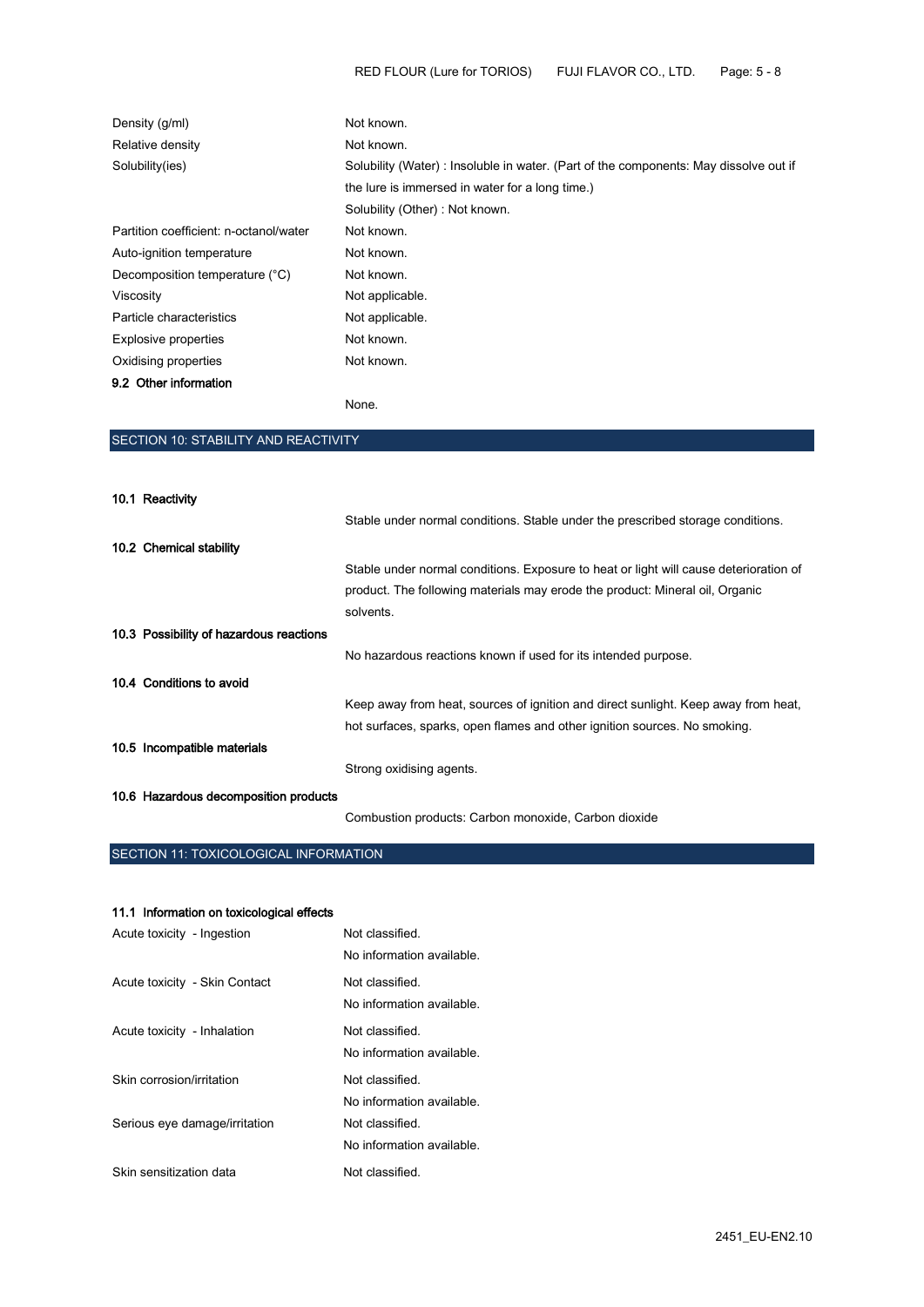|                                | No information available.                                           |
|--------------------------------|---------------------------------------------------------------------|
| Respiratory sensitization data | Not classified.                                                     |
|                                | No information available.                                           |
| Germ cell mutagenicity         | Not classified.                                                     |
|                                | No information available.                                           |
| Carcinogenicity                | Not classified.                                                     |
|                                | No information available.                                           |
| Reproductive toxicity          | Not classified.                                                     |
|                                | No information available.                                           |
| Lactation                      | Not classified.                                                     |
|                                | No information available.                                           |
| STOT - single exposure         | Not classified.                                                     |
|                                | No information available.                                           |
| STOT - repeated exposure       | Not classified.                                                     |
|                                | No information available.                                           |
| Aspiration hazard              | Not classified.                                                     |
|                                | No information available.                                           |
| 11.2 Other information         |                                                                     |
|                                | Route(s) of entry: Inhalation, Ingestion, Skin contact, Eye contact |

Effects and Symptoms : No information available.

# SECTION 12: ECOLOGICAL INFORMATION

12.1 Toxicity

| Toxicity - Aquatic invertebrates        | No information available.              |
|-----------------------------------------|----------------------------------------|
| Toxicity - Fish                         | No information available.              |
| Toxicity - Algae                        | No information available.              |
| Toxicity - Sediment compartment         | No information available.              |
| Toxicity - Terrestrial compartment      | No information available.              |
| 12.2 Persistence and degradability      |                                        |
|                                         | No information available.              |
| 12.3 Bioaccumulative potential          |                                        |
|                                         | [PRODUCT]                              |
|                                         | No information available.              |
|                                         | [INFORMATION ON INGREDIENTS]           |
|                                         | (4R)-4,8-Dimethyldecanal: Log Pow: 4.8 |
| 12.4 Mobility in soil                   |                                        |
|                                         | No information available.              |
| 12.5 Results of PBT and vPvB assessment |                                        |
|                                         | No information available.              |
| 12.6 Other adverse effects              |                                        |
|                                         | Montreal Protocol: Not listed.         |

SECTION 13: DISPOSAL CONSIDERATIONS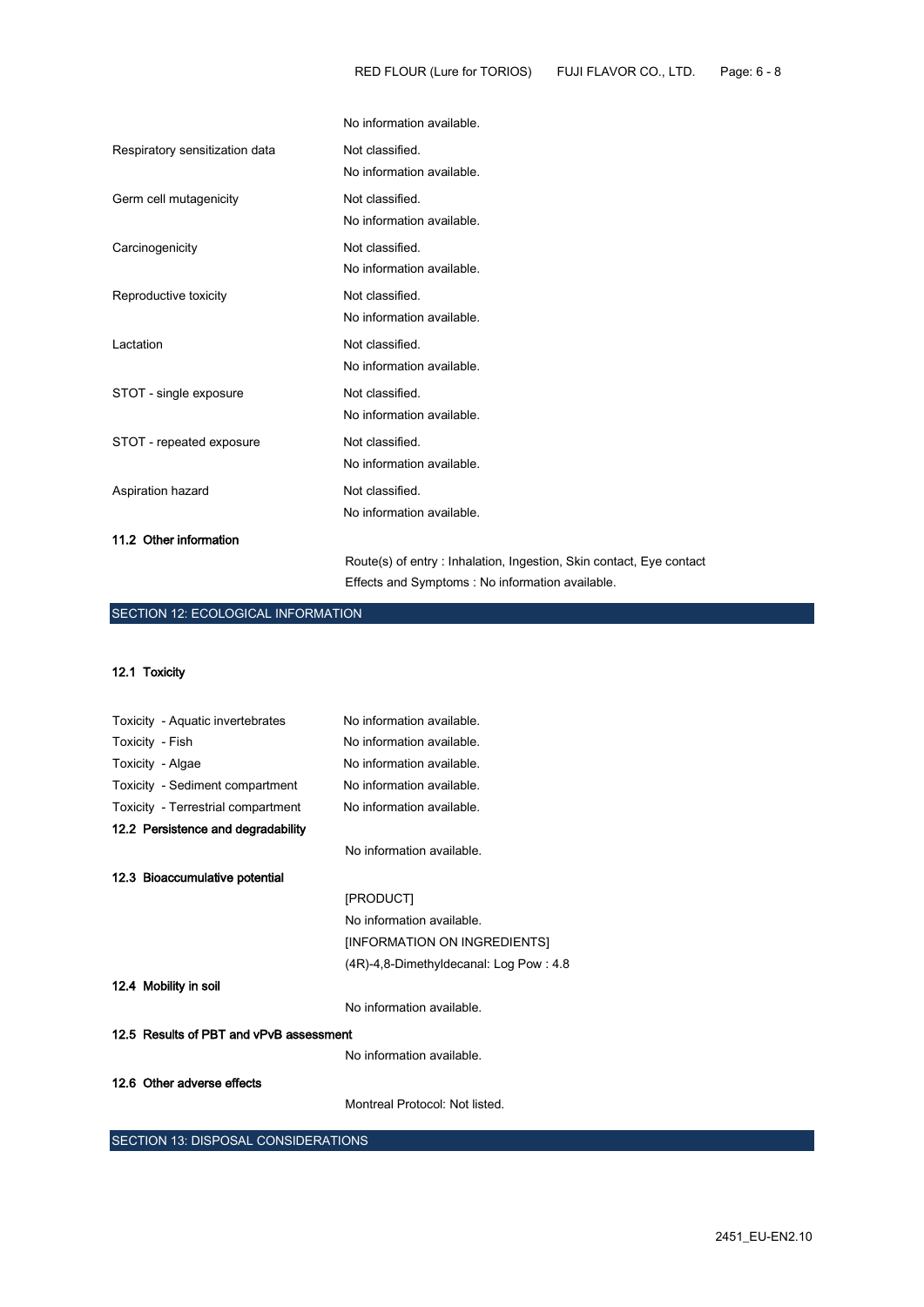| 13.1 Waste treatment methods |                                                                                      |
|------------------------------|--------------------------------------------------------------------------------------|
|                              | Dispose at suitable refuse site. Dispose of contents in accordance with local, state |
|                              | or national legislation. Dispose of empty containers and wastes safely.              |
| 13.2 Additional information  |                                                                                      |
|                              | Large quantities: Dispose of wastes in an approved waste disposal facility. Inform   |
|                              | waste disposal contractor about possible hazards.                                    |
|                              |                                                                                      |

## SECTION 14: TRANSPORT INFORMATION

Not classified as hazardous for transport.

| 14.1 UN number                                                          |                                                                                    |
|-------------------------------------------------------------------------|------------------------------------------------------------------------------------|
|                                                                         | Not applicable                                                                     |
| 14.2 UN proper shipping name                                            |                                                                                    |
|                                                                         | Not applicable                                                                     |
| 14.3 Transport hazard class(es)                                         |                                                                                    |
|                                                                         | Not applicable                                                                     |
| 14.4 Packing group                                                      |                                                                                    |
|                                                                         | Not applicable                                                                     |
| 14.5 Environmental hazards                                              |                                                                                    |
|                                                                         | Not classified as a Marine pollutant.                                              |
| 14.6 Special precautions for user                                       |                                                                                    |
|                                                                         | Always transport in closed containers that are upright and secure. Do not let this |
|                                                                         | chemical/product enter the environment.                                            |
| 14.7 Transport in bulk according to Annex II of Marpol and the IBC Code |                                                                                    |
|                                                                         | Not known                                                                          |

# SECTION 15: REGULATORY INFORMATION

15.1 Safety, health and environmental regulations/legislation specific for the substance or mixture

European Regulations - Authorisations and/or Restrictions On Use

| Candidate List of Substances of Very<br>Not listed |            |  |
|----------------------------------------------------|------------|--|
| <b>High Concern for Authorisation</b>              |            |  |
| REACH: ANNEX XIV list of substances                | Not listed |  |
| subject to authorisation                           |            |  |
| REACH: Annex XVII Restrictions on the Not listed   |            |  |
| manufacture, placing on the market and             |            |  |
| use of certain dangerous substances,               |            |  |
| mixtures and articles                              |            |  |
| Community Rolling Action Plan (CoRAP) Not listed   |            |  |
| Regulation (EC) $N^{\circ}$ 850/2004 of the        | Not listed |  |
| European Parliament and of the Council             |            |  |
| on persistent organic pollutants                   |            |  |
| Regulation (EC) $N^{\circ}$ 1005/2009 on           | Not listed |  |
| substances that deplete the ozone layer            |            |  |
| Regulation (EU) $N^{\circ}$ 649/2012 of the        | Not listed |  |
| European Parliament and of the Council             |            |  |
| concerning the export and import of                |            |  |
| hazardous chemicals                                |            |  |